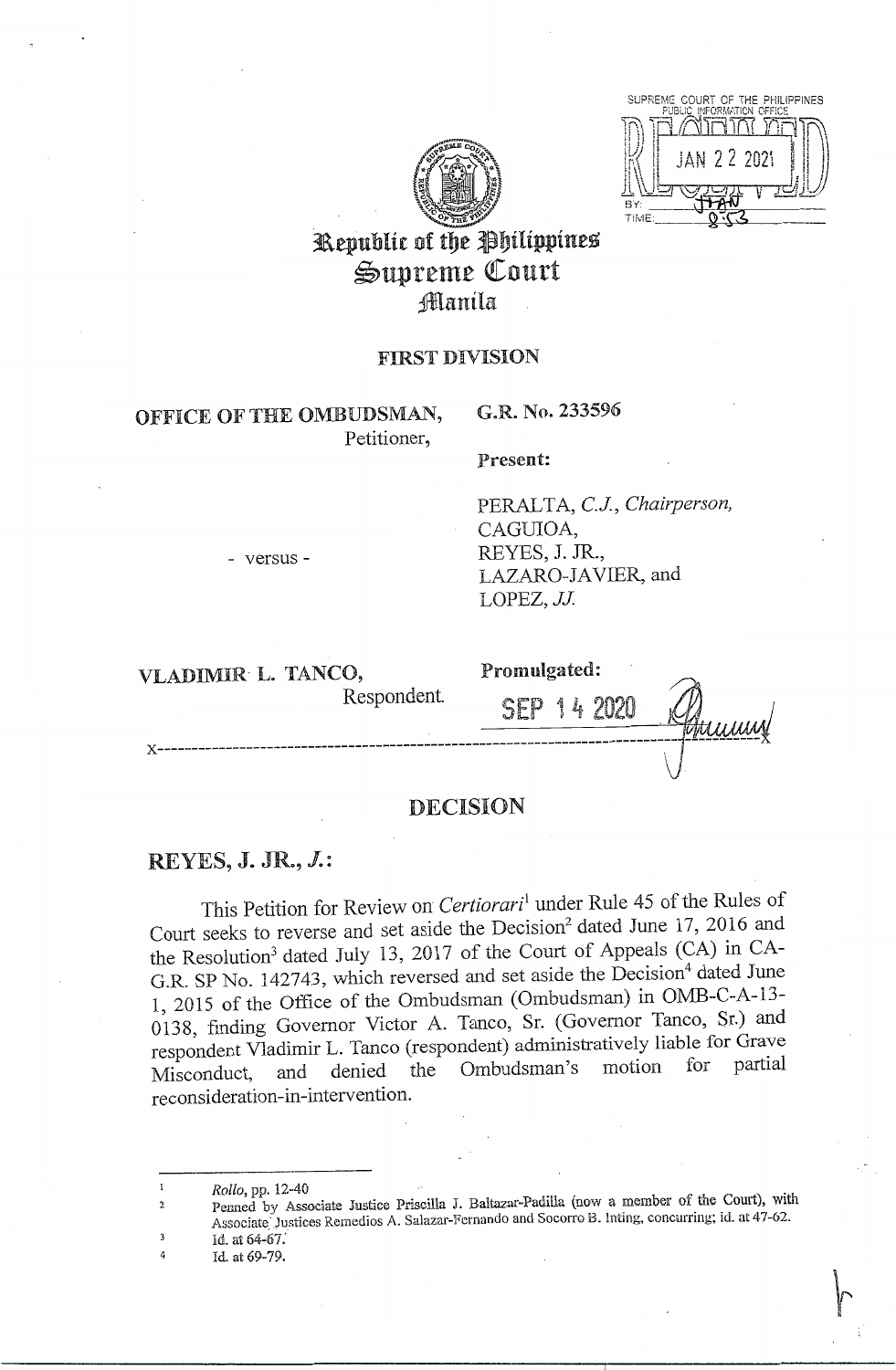### **Factual Antecedents**

The present case involves a complaint for Grave Misconduct filed by Leodegario A. Labao, Jr. (Labao, Jr.) against Governor Tanco, Sr. of the Province of Capiz, and his son, herein respondent, who is a Security Officer III in the Office of the Provincial Governor of Capiz.<sup>5</sup>

Records reveal that Labao, Jr. is a private contractor doing business under the name of Kirskat Venture. Sometime in 2011, Kirskat Venture and the Province of Capiz, represented by Governor Tanco, Sr., executed three construction contracts for the expansion of the Mambusao District Hospital, specifically its OR/DR Complex, Emergency Complex and Other Services, and Dietary Services, for the contract prices of  $\overline{P}14,900,000.00$ ,  $P15,000,000.00$  and  $P3,000,000.00$ , respectively, or a total amount of  $432,900,000.00^{6}$ 

According to Labao, Jr., the Province of Capiz made an initial payment to him of  $\frac{12,225,576.33}{2}$  for the aforesaid projects. Labao, Jr. alleged that respondent, upon instruction of Governor Tanco, Sr., demanded from him the amount of P3,000,000.00 in exchange for the release of subsequent payments. Labao, Jr. added that respondent informed him that should he fail to pay, Kirskat Ventures would be blacklisted as a contractor from future projects in the Province of Capiz.<sup>7</sup>

Alleging that both Governor Tanco, Sr. and respondent are guilty of grave misconduct for the demand of  $\text{\textsterling}3,000,000.00$  and receipt of the said amount, on April 29, 2013, Labao, Jr., filed his Affidavit-Complaint<sup>8</sup> before the Ombudsman.

In the said Complaint, Labao, Jr. narrated that in the morning of September 19, 2011, respondent went to his office and in the presence of his trusted foreman Ronnie B. Barrientos (Barrientos), respondent told him that Governor Tanco, Sr. wanted him to pay them  $E<sub>3</sub>,000,000.00$  for the Mambusao District Hospital projects, otherwise, no further payments would be released to him, and he would be blacklisted as a contractor. Out of fear and against his will, Labao, Jr., promised to issue a check to Governor Tanco, Sr., but respondent insisted that the check be made payable to him. After respondent left, Labao, Jr. told Barrientos that he was forced to accede to said demand because Governor Tanco, Sr., as the power to disapprove the release of payments, and Kirskat Venture's projects with the Province of Capiz might be affected. Labao, Jr. averred that in the morning of September 21, 2011, he and Barrientos went to the residence of Governor Tanco, Sr., for the purpose of paying the amount demanded. Respondent then inquired if

·- .. --· --· ·····-··· -·-··----·--------------- ---·----- ··- .. ------- ----··---· ··--------···- ·- --- - -·--···-·--- ·---·-· --------··-···----·- --------------------··-------~--

 $\begin{array}{r} 5 \ 6 \ 6 \ \end{array}$  Id. at 48.<br>
7<br>
Id. at 48, 80.<br>
8<br>  $\begin{array}{r} 8 \ 1 \ \end{array}$ 

<sup>8</sup> Id. at 80-81.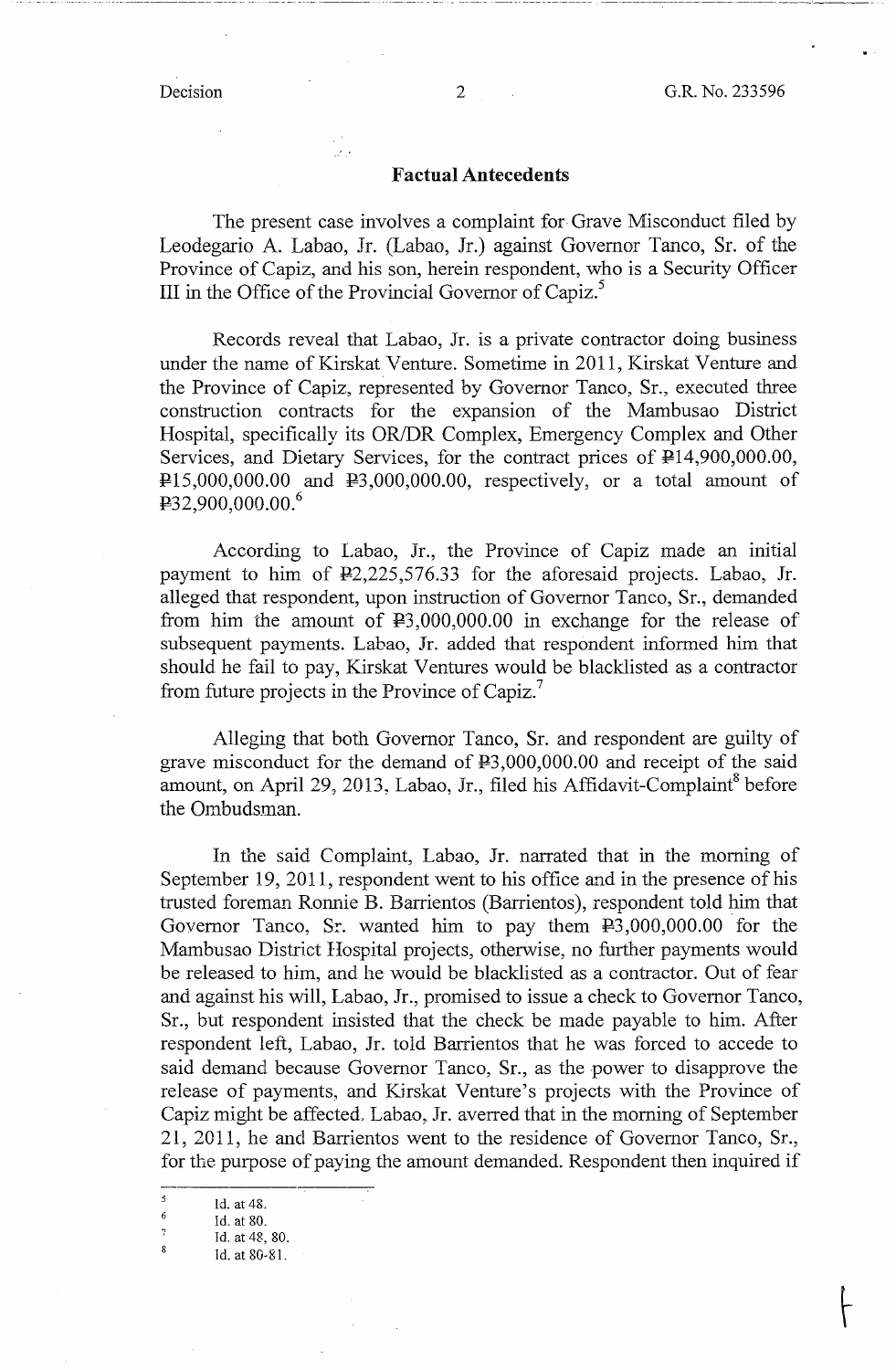they have the check, and in the presence of Governor Tanco, Sr., Labao, Jr. instructed Barrientos to give the check - UCPB Check No. 007021135 dated September 21, 2011, for the sum of  $\text{\textsterling}3,000,000.00 -$  to respondent. Barrientos subsequently made respondent sign Check Voucher No. 3746, which stated "Mambusao Hospital SOP TO GOV. TANCO PAID P3,000,000.00." Labao, Jr., alleged that respondent then waved the check to his father and said it is here, while Governor Tanco, Sr. nodded and smiled. He further alleged that the check was deposited and the amount of P3,000,000.00 was credited to the account of respondent, and by reason of the issuance and deposit of the said check, subsequent payments for the Mambusao District Hospital projects were approved by Governor Tanco, Sr. and released to Kirskat Venture.

In his Counter-Affidavit dated June 13, 2013, Governor Tanco, Sr., insisted that the facts presented by Labao, Jr. were fabricated, and said complaint was part of the black propaganda at the height of the 2013 midterm elections campaign. He claimed that the complaint stemmed from the events that preceded the 2013 midterm elections, wherein Labao, Jr. decided to run for mayor in Mambusao and tried to persuade the Governor to refrain from fielding a candidate against him. Governor Tanco, Sr., did not accede to said request, and as a result, Labao, Jr. was upset and organized his own political party and set out to tarnish the Governor's name. Governor Tanco, Sr. specifically denied participation in any transaction purportedly reflected in the check voucher and the check made payable to respondent, and that Labao, Jr. and his foreman did not visit him in his residence for the purpose of delivering the check in the amount of P3,000,000.00. He argued that Labao, Jr., as contractor, was aware of the grounds under the law and the procedures for blacklisting a contractor, and such was not under the whims of the Provincial Governor. He also stressed that Labao, Jr. had the copy of the check voucher and had the opportunity to alter its contents to suit his purpose. Governor Tanco, Sr. added that the words across the check voucher were handwritten while the rest of the details were typewritten which showed that the notation was added after respondent signed said check voucher. Finally, he also claimed that his proclamation as Governor after the May 2013 elections impacts the administrative aspect of the present case.<sup>10</sup>

For his part, respondent filed his Counter-Affidavit<sup>11</sup> on July 1, 2013, and denied the accusations against him. In said affidavit, respondent alleged that he had a business relationship with Labao, Jr., where he usually borrowed money from the latter in order to finance his business operations. He stated that every time he borrowed money, Labao, Jr. would issue a check in his favor and in return, respondent would also issue him a check postdated on their agreed date of payment, and they always practice said arrangement m their loan transactions. Respondent added that the amount of

<sup>9</sup>  Id. at 81.

<sup>10</sup>  Id. at 48-49, 71-72.

II Id. at 199-205.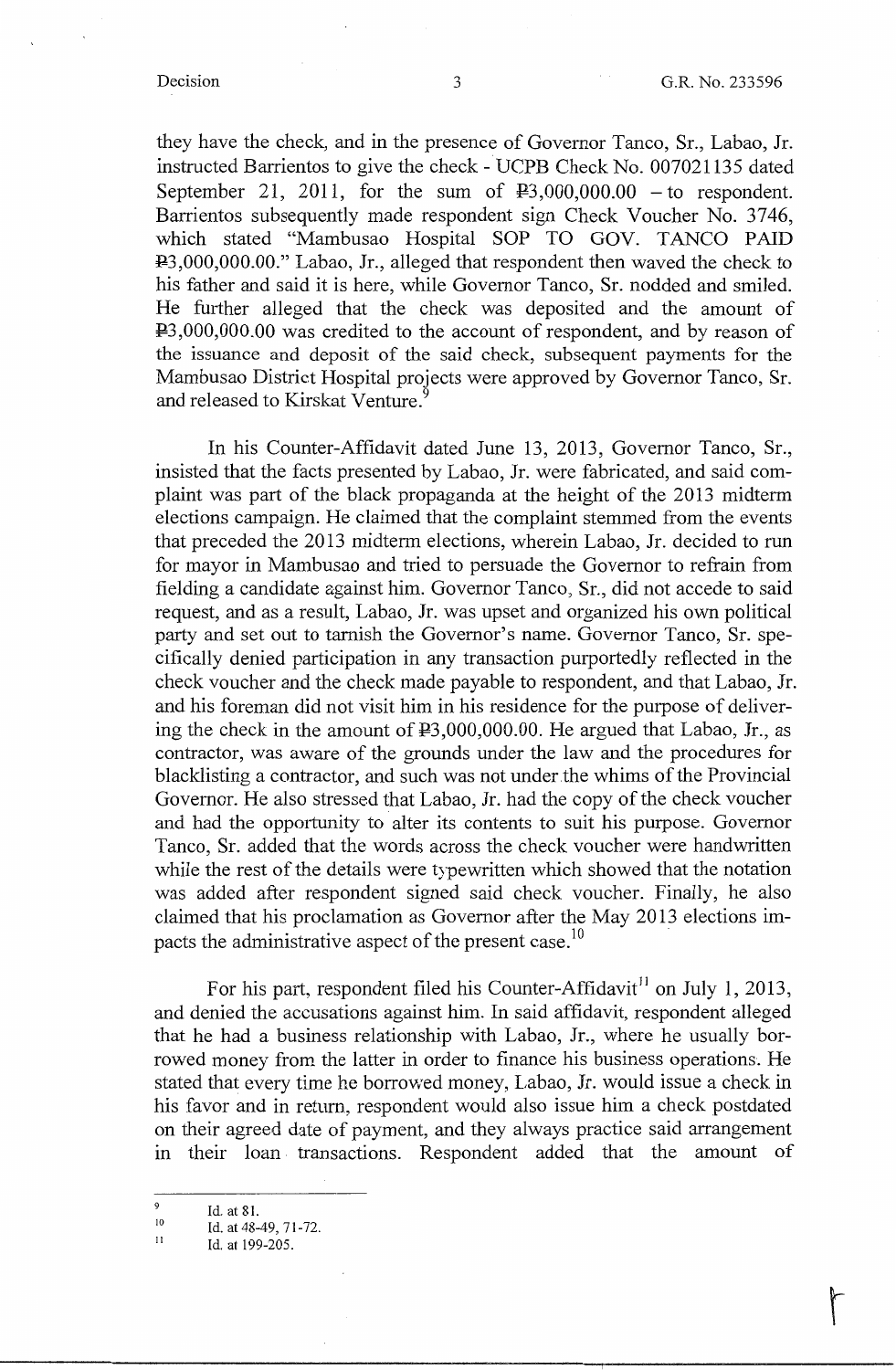---------- --- - --------- ··------------- ---- ---- ·····-· --------------

P3,000,000.00 stated in UCPB Check No. 007021135 dated September 21, 2011, was for a loan similar to the ones he obtained from Labao, Jr. in the past, and as payment, he gave Labao, Jr., UCPB Check No. 0368009 which was postdated to November 30, 2011 for P3,000,000.00. Respondent also averred that Check Voucher No. 3746, which he signed for a loan, had been falsified, altered and modified because at the time he signed the same, the words "Mambusao Hospital SOP TO GOV. TANCO" did not exist, and that he would not sign a voucher describing its disbursement as "SOP" because the same connotes an irregular and immoral transaction. Respondent further averred that. Labao, Jr. and Barrientos did not go to the residence of Governor Tanco, Sr. since every time he secures a loan from Labao, Jr., he goes to the latter's office. Respondent asserted that Labao, Jr., was an opposition candidate for Mayor of Mambusao, and he filed the case to create a negative issue against Governor Tanco, Sr., who campaigned hard for the Liberal Party. Respondent also asserted that if Labao, Jr. felt aggrieved in 2011, he should have acted immediately and not have waited to file the case at the height of the political campaign. As such, respondent prayed for the dismissal of the complaint.<sup>12</sup>

Later, or on September 9, 2013, Labao, Jr., filed a Motion to Dismiss and an Affidavit of Desistance, wherein he stated that he was no longer interested in prosecuting the case because he was very ill.<sup>13</sup>

On June 1, 2015, the Ombudsman issued the Decision,  $14$  despite the affidavit of desistance of Labao, Jr., finding both Governor Tanco, Sr. and respondent guilty of grave misconduct. The Ombudsman found that the said Governor and respondent conspired in demanding and receiving the amount of P3,000,000.00 from Labao, Jr., under threat that his collectibles would not be paid, or that his venture would be blacklisted. The Ombudsman based said finding on respondent's admission that he had accepted a check from Labao, Jr., in the amount of  $\text{\texttt{P3}}$ ,000,000.00, and that respondent's assertion that said check represents a personal loan obtained from Labao, Jr., was not supported by evidence. It ruled that Governor Tanco, Sr. and respondent had violated Sections  $7(d)$  and  $11(b)$  of Republic Act (R.A.) No. 6713, and that the administrative infraction of grave misconduct committed by said parties had been established by substantial evidence. The Ombudsman disposed of the case as follows:

**\\THEREFORE, Vladimir L. Tanco** and **Governor Victor A. Tanco, Sr.** are found **guilty** of **Grave Misconduct** under Section 46 (A) (3), Rule 10 of the RRACCS and are hereby meted the penalty of **DISMISSAL FROM THE SERVICE** with all its accessory penalties of cancellation of eligibility, forfeiture of retirement benefits and perpetual disqualification from holding public office as mandated under Section 52  $(A)$ , Rule 10 of RRACCS.

12 Id. at 204.  $\epsilon$  .  $\epsilon$ 

- 13 Id. at 50, 75.
- 14 Id. at 69-79.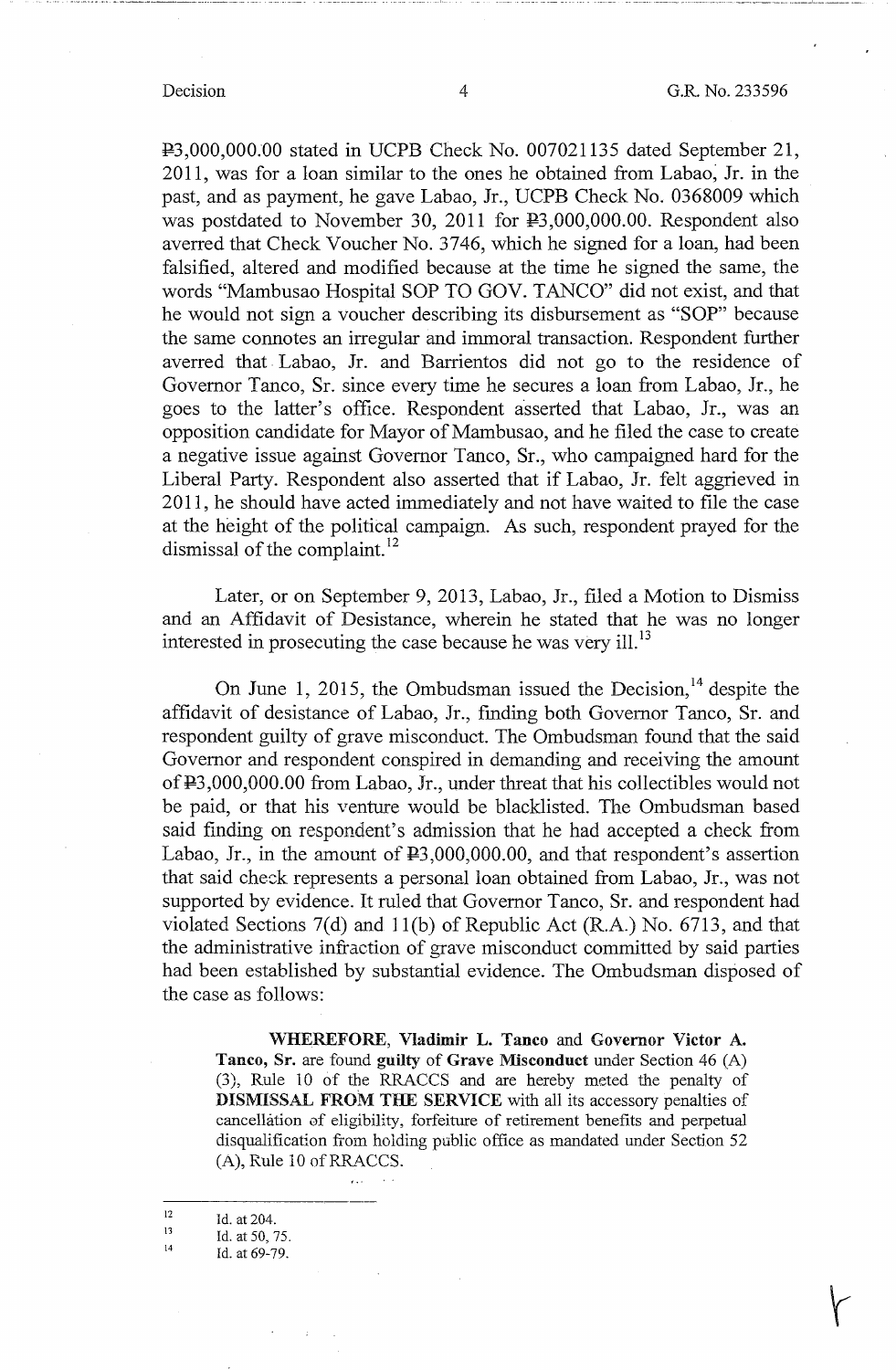In the event that the penalty of dismissal against respondents **Vladimir L. Tanco** and **Governor Victor A. Tanco, Sr.** can no longer be implemented due to retirement, resignation, or for any other reason, the alternative penalty of **FINE** equivalent to their salary for **ONE (1) YEAR**  shall be imposed, payable to the Office of the Ombudsman, with the same accessory penalties of dismissal from the service.

# **SO ORDERED. <sup>15</sup>**

Aggrieved, Governor Tanco, Sr. and respondent filed a Petition for Review before the CA.<sup>16</sup> They alleged, among others, that the present case was politically motivated. They asserted that the Doctrine of Condonation or the Aguinaldo Doctrine, which condoned any alleged misconduct of reelected public officers, should have been applied to Governor Tanco, Sr. They also argued that there was dearth of evidence to prove grave misconduct because the handwritten and rubber-stamped entries in Check Voucher No. 3746 were falsified, and merely added after respondent affixed his signature thereto, in order to change the nature of what was really a loan transaction into something that was irregular. They added that there were other loan transactions between Labao, Jr. and respondent. Moreover, Governor Tanco, Sr., and respondent also argued that the Ombudsman should have appreciated the Motion to Dismiss and Affidavit of Desistance filed by Labao, Jr., as added proof of his motive for filing the Affidavit-Complaint.<sup>17</sup>

In the assailed Decision dated June 17, 2016, the CA granted the Petition and exonerated Governor Tanco, Sr. and respondent of the charge of grave misconduct. The CA ruled that the condonation doctrine or Aguinaldo doctrine should be applied to Governor Tanco, Sr., since he was re-elected to his former position as Governor of Capiz in the 2013 elections. As such, the Ombudsman's Decision can no longer be implemented against the said Governor. Also, the CA dismissed the complaint against respondent since there was no substantial evidence to hold him administratively liable for grave misconduct. The CA found that the check voucher presented by Labao, Jr. was hardly substantive, and agreed with respondent that it was highly improbable for him to affix his signature in said voucher that would connect him to an illicit transaction. The CA also gave credence to respondent's explanation that he issued two checks in favor of Labao, Jr., as payment for his previous loans, and such facts were not refuted by Labao, Jr. The CA ruled in this wise:

**WHEREFORE,** the instant petition is **GRANTED.** The June 1, 2015 Decision of the Ombudsman in OMB-C-A-13-0138 is **REVERSED**  and **SET ASIDE** and a new one issued absolving both petitioners Victor A. Tanco, Sr. and Vladimir L. Tanco of the charge for grave misconduct.

<sup>15</sup>  Id. at 78-79.

<sup>16</sup>  Id. at 253-286.

<sup>17</sup>  Id. at 268, 270-271, 276, 282.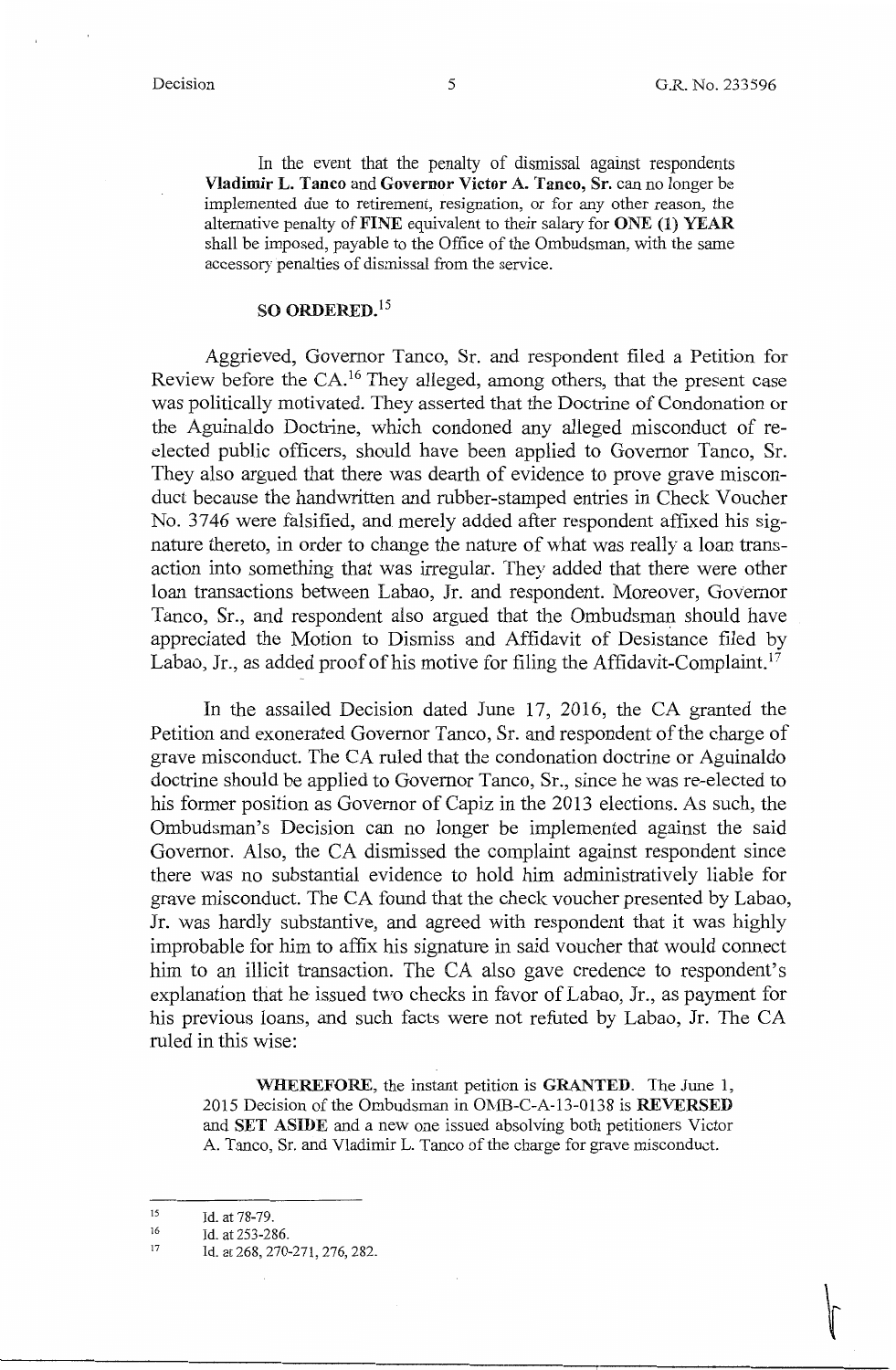Consequently, the herein respondents are permanently enjoined from· implementing the assailed issuances of the Ombudsman.

### **SO ORDERED. <sup>18</sup>**

An entry of judgment was thereafter issued by the CA on August 31, 2016.

The Ombudsman subsequently filed Urgent Motions to Recall Entry of Judgment and to Resolve Omnibus Motions for Leave to Intervene and to Admit Attached Motion for Partial Reconsideration-In-Intervention.<sup>19</sup> In the assailed Resolution dated July 13, 2017, the CA allowed the Ombudsman to intervene but denied its motion for partial reconsideration-in-intervention. The CA also recalled and lifted the entry of judgment it earlier issued.

Hence, the Ombudsman is before us, raising these errors:

I.

THE [CA] GRAVELY ERRED IN EXONERATING RESPONDENT FROM ANY ADMINISTRATIVE LIABILITY DESPITE ITS FINDING THAT RESPONDENT SOLICITED AND ACCEPTED MONEY FROM [LABAO, JR.], WHICH ACT IS CONTRARY TO LAW.

II.

ASSUMING *ARGUENDO* THAT THE FINDING OF THE [CA] THAT THE MONEY RECEIVED BY RESPONDENT FROM [LABAO, JR.] WERE PURPORTED LOANS AND NOT BRIBE MONEY, THE [CA] GRAVELY ERRED IN EXONERATING RESPONDENT EVEN AFTER FINDING THAT RESPONDENT BORROWED AND ACCEPTED MONEY FROM [LABAO, JR.] IN VIOLATION OF SECTION 7 (D) IN RELATION TO SECTION 11 (B) OF R.A. NO. 6713.

### III.

THE [CA] GRAVELY ERRED IN GIVING CREDENCE TO [LABAO, JR.J'S AFFIDAVIT OF DESISTANCE - EXECUTED IN VIEW OF [LABAO, JR.]'S ILLNESS, SINCE THE GOVERNMENT IS THE INJlJRED PARTY IN AN ADMINISTRATIVE CASE WHICH IS IMBUED WITH PUBLIC INTEREST.<sup>20</sup>

#### **The Court's Ruling**

The Petition must be denied.

It must be stressed at the outset that in petitions filed under Rule 45 of the Rules of Court, only questions of law may be raised. This is because the

<sup>18</sup>  Id. at 61.

<sup>19</sup>  Id. at 64.

<sup>20</sup>  Id. at 25.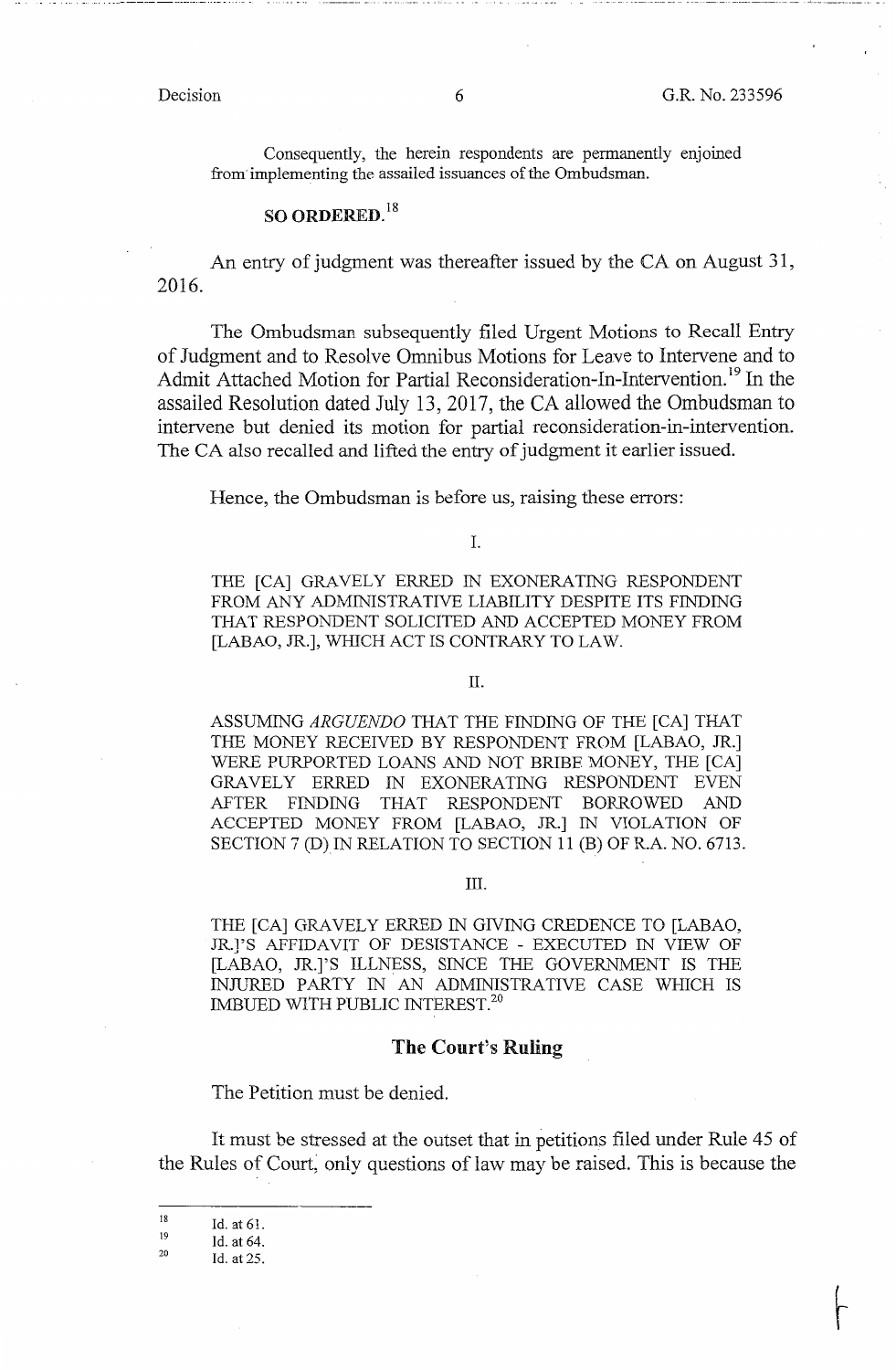Court is not a trier of facts and it is not its function to review evidence on record and assess the probative weight thereof.<sup>21</sup> The task of the Court is limited to the review of errors of law that the appellate court might have committed.22 However, an exception lies in this case where the findings of the CA contradict those of the Ombudsman. Hence, the issue before Us is whether the CA correctly found that there exists no substantial evidence to hold respondent administratively liable for grave misconduct.

"In administrative proceedings, the quantum of proof necessary for a finding of guilt is substantial evidence or such relevant evidence as a reasonable mind may accept as adequate to support a conclusion."<sup>23</sup> In cases before the Ombudsman, jurisprudence teaches that the fundamental rule in administrative proceedings is that the complainant has the burden of proving, by substantial evidence, the allegations in his complaint.<sup>24</sup> Indeed, Section 27 of the Ombudsman Act is absolute in that findings of fact by the Ombudsman when supported by substantial evidence are conclusive. In contrast, when the findings of fact by the Ombudsman are not adequately supported by substantial evidence, they shall not be binding upon the courts.<sup>25</sup>

The Ombudsman argues that there was substantial evidence to corroborate Labao, Jr. 's allegation of respondent's solicitation of bribe money, as Barrientos had stated in his affidavit that he was with Labao, Jr. when respondent asked for the money and personally received UCPB Check No. 007021135 dated September 21, 2011 in the amount of F3,000,000.00 from Labao, Jr., who required respondent to sign Check Voucher No. 3746.<sup>26</sup>

Misconduct is "a transgression of some established and definite rule of action, more particularly, unlawful behavior or gross negligence by a public officer."27 "To warrant dismissal from service, the misconduct must be grave, serious, important, weighty, momentous, and not trifling."<sup>28</sup> There is grave misconduct when it involves any of the additional elements of corruption, willful intent to violate the law or to disregard established rules, which must be established by substantial evidence.<sup>29</sup>

In this case, respondent's act of accepting from Labao, Jr. a check for F3,000,000.00 does not qualify as grave misconduct. It bears stressing that Check Voucher No. 3746 with the handwritten words "Mambusao Hospital SOP TO GOV. TANCO PAID  $\overline{P}3,000,000.00$ ," as well as the affidavit that

*Sabio v. Field Investigation Office (FIG), Office of the Ombudsman,* G.R. No. 229882, February 13, 2018.

<sup>21</sup>  *Carinan v. Spouses Cueto,* 745 Phil. 186, 192 (2014).

<sup>22</sup>  *Lim v. Fuentes,* G.R. No. 223210, November 6,2017.

<sup>23</sup>  *Office of the Ombudsman-Visayas v. Castro,* 759 Phil. 68, 77 (2015).

<sup>24</sup>  *Miro v. Vda. de Erederos,* 721 Phil. 772, 787 (2013).

<sup>25</sup>  *Office of the Ombudsman, v. De Zosa,* 751 Phil. 293,299 (2015).

<sup>26</sup>  *Rollo,* p. 28.

<sup>27</sup>  28 Field Investigation Office of the Office of the Ombudsman v. Castillo, 794 Phil. 53, 62 (2016).

<sup>29</sup>  *Office of the Ombudsman v. Apolonio,* 683 Phil. 553, 571-572 (2012).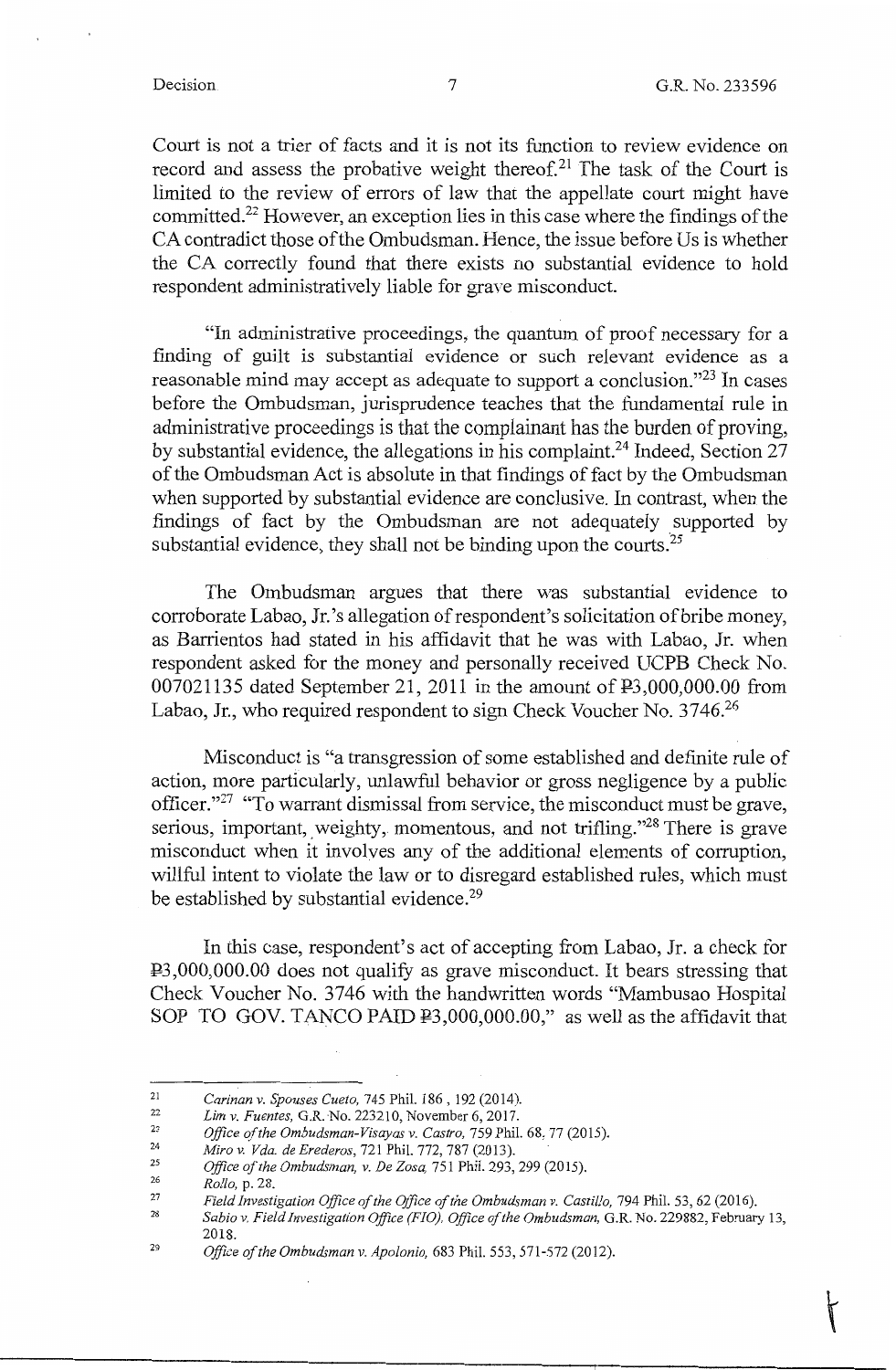Barrientos had executed in support thereof, could not be considered substantial enough to hold respondent guilty of grave misconduct. Apart from being self-serving because of the loyalty of Barrientos to Labao, Jr., no other evidence was presented by Labao, Jr., to prove that respondent solicited money from him and that the check for  $E3,000,000.00$  was a bribe to respondent. As correctly found by the CA:

In this case, the Check Voucher presented by respondent Labao, Jr. to prove that petitioners accepted bribe from him is hardly substantive.

In *Ombudsman vs. Bungubung, et al.,* the High Court had given little weight to a blue book allegedly detailing the monthly *payola* or *balato* paid to 'PPA officials and employees .from July 2000 to February 2001, recorded therein as representation expenses. It ruled that the said blue book is evidently self-serving[.] xx x

xxxx

In this case, other than the handwritten notations in the Check Voucher and the check issued in the name of petitioner Vladimir in the amount of P3 Million, no other evidence of great weight was offered to corroborate the aUegation of solicitation of bribe.

WE likewise agree with petitioner Vladimir that it is highly improbable for him to affix his signature in a document such as a Check Voucher that would specifically connect him to an illicit transaction.<sup>"30</sup> . .

On the contrary, respondent presented proof of his claim that he reguiarly borrowed money from Labao, Jr. in his private capacity, to finance his business operations. Respondent presented the checks he issued to Labao, Jr. as payment for his previous loans, specifically UCPB Check No. 0367975 dated June 21, 2011,<sup>31</sup> for  $\overline{P5,000,000.00}$  and UCPB Check No. 0368003 dated September 16, 2011,<sup>32</sup> also for P5,000,000.00. Interestingly, Labao, Jr., did not deny that said checks were issued by respondent to him as payment for the loans. Consequently, the CA cannot be faulted in holding that, as between the allegations of Labao, Jr., \Vhich were not supported by substantial evidence, and the defenses put up by respondent, which were sufficiently proved and more in keeping with the natural course of things, the latter bear more weight and should be given credence, to wit:

· \VE are \_mQre inclined. to believe petitioner Vladimir's claim that the P<sub>5</sub> Million check he deposited to respondent Labao, Jr.'s account was payment for his loan. It is bighly illogical for petitioner Vladimir to return a purported bribe in the amount of P5 Million to respondent Labao, Jr. by depositing a check to the latter's account and then later, on September 21, 2011, demanded and received from respondent Labao Jr. a P3 Million bribe.

30 31 32 *Rollo,* pp. 59-60. Id. at 206. Id. at 207.

 $\cdots$ 

Report Follows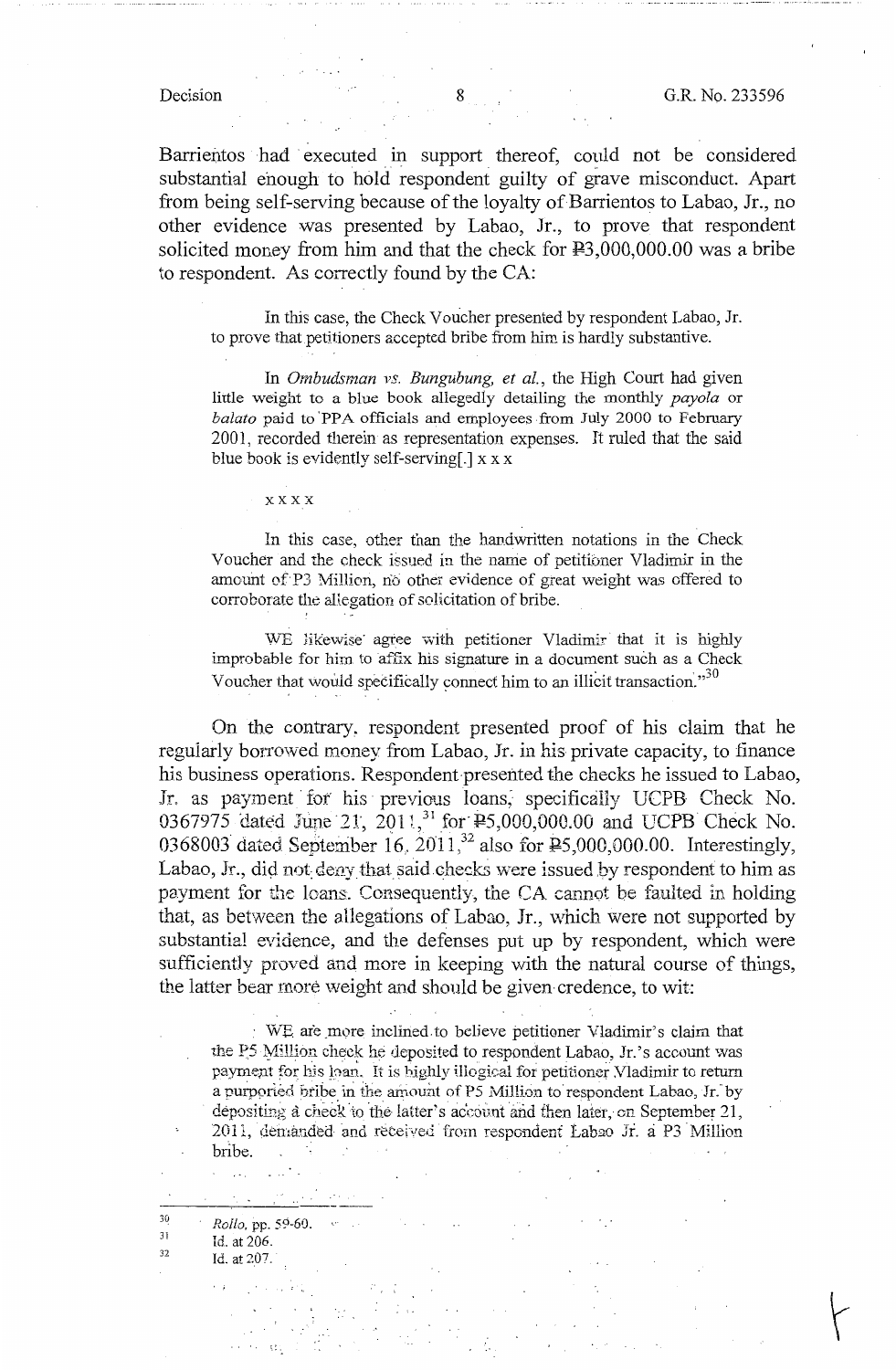#### xxxx

Although the primary defense put up by petitioner Vladimir in this case 'is denial, the same is supported by his own controverting evidence. Petitioner Vladimir's explanation in issuing two checks in favor of respondent Labao, Jr. i.e. as payment for his previous loans obtained from him, is acceptable and believable as it is in accord with human experience and in keeping with the natural course of things. The issuance of his personal checks in favor of respondent Labao, Jr. dated July 21, 2011 and September 16, 2011 was not refuted by respondent Labao, Jr. Notably, although the latter alleged that a *PS* Million check deposited in his account by petitioner Vladimir was a bribe returned to him, respondent Labao, Jr. failed to state with certainty which of the two checks that petitioner Vladimir issued in his favor represented the bribe that was returned; and failed to state petitioner Vladimir's purpose for issuing the other *PS*  Million check in his (respondent Labao, Jr.) favor.<sup>33</sup>

Furthermore, records are bereft of evidence that respondent received the check from Labao, Jr. in the performance of his official functions. It is basic that an act, to constitute as misconduct, must not be committed in a public official's private capacity and should bear a direct relation to and be connected with the performance of his official duties.<sup>34</sup> Indeed, the fact that a person is a public official or employee does not mean that he is foreclosed from attending to his private affairs, as long as the same are legal and not in conflict with his official functions.

The Ombudsman further posits that the CA should not have considered Labao, Jr.'s affidavit of desistance because the government is the injured party and Labao, Jr., is a mere witness. Also, Labao, Jr., executed the same as a mere after-thought. $35$ 

Contrary to the claims of the Ombudsman, records disclose that in furtherance of .his affidavit of desistance, Labao, Jr. likewise submitted a Manifestation dated October 29, 2015 stating that he filed the affidavit of desistance not only for the reason stated therein, but also because he could no longer prove the charges against respondent and his father, in view of the loss of the check and check voucher due to typhoon *Yolanda* which struck Capiz on November 8, 2013. Labao, Jr. then reiterated that the case against respondent and his father be dismissed.<sup>36</sup> Clearly, it could not be said that Labao, Jr. filed the affidavit of desistance as a mere afterthought as the same was buttressed by the Manifestation he executed two years later. There is also no proof that he was coerced into executing the same.

in province

- 
- $Rollc, p. 35.$ <br>36  $Id.$  at 471.

<sup>23</sup> Id. at 60-61.<br>34 *Ganzon v. Arlos, 720 Fhil. 104, 114 (2013), citing <i>Largo v. Court of Appeals*, 563 Phil. 293, (2007).<br><sup>35</sup> Rollo v. <sup>35</sup>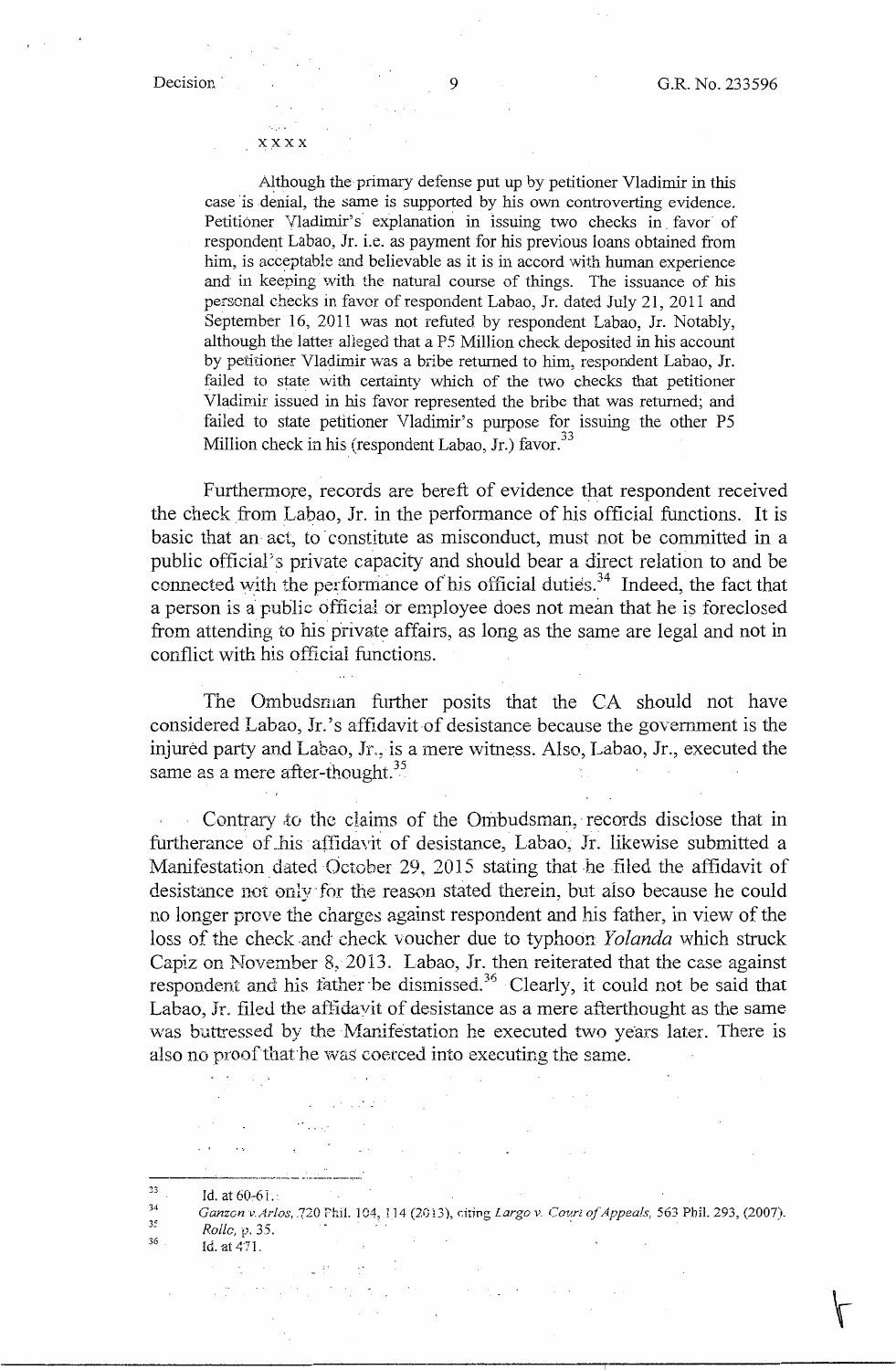#### Decision

While it is true that affidavits of desistance are viewed with suspicion and reservation because they can easily be secured from a poor and ignorant witness, nonetheless, affidavits of desistance may still be considered in certain cases.<sup>37</sup> Coupled with the Manifestation dated October 29, 2015 wherein Labao, Jr. reiterated his submission that the charges against respondent and his father be dismissed, and absent proof that the affidavit of desistance and manifestation were unduly procured, the same should be considered in favor of respondent.

Verily, the Court has consistently upheld the principle that in administrative cases, to be disciplined for grave misconduct or any grave offense, the evidence against the respondent should be competent and must be derived from direct knowledge. "Reliance on mere allegations, conjectures and suppositions will leave an administrative complaint with no leg to stand on." $38$ 

All told, the CA did not err when it rendered the assailed *Decision* and Resolution which reversed the findings of the Ombudsman.

WHEREFORE, the instant Petition is DENIED. The Decision dated June 17, 2016 and the Resolution dated July 13, 2017 of the Court of Appeals in CA-G.R. SP No. 142743 are AFFIRMED.

### SO ORDERED.

ĽS, JR. Associate Justice

## WE CONCUR:

DIOSDADO M. PERALTA. Chief Justice Chairpekson

37 38

Daquicag v. Office of the Ombudsman, G.R. No. 228509. October 14, 2019. Office of the Ombudsman v. Caberoy, 746 Phil. 111, 123 (2014).